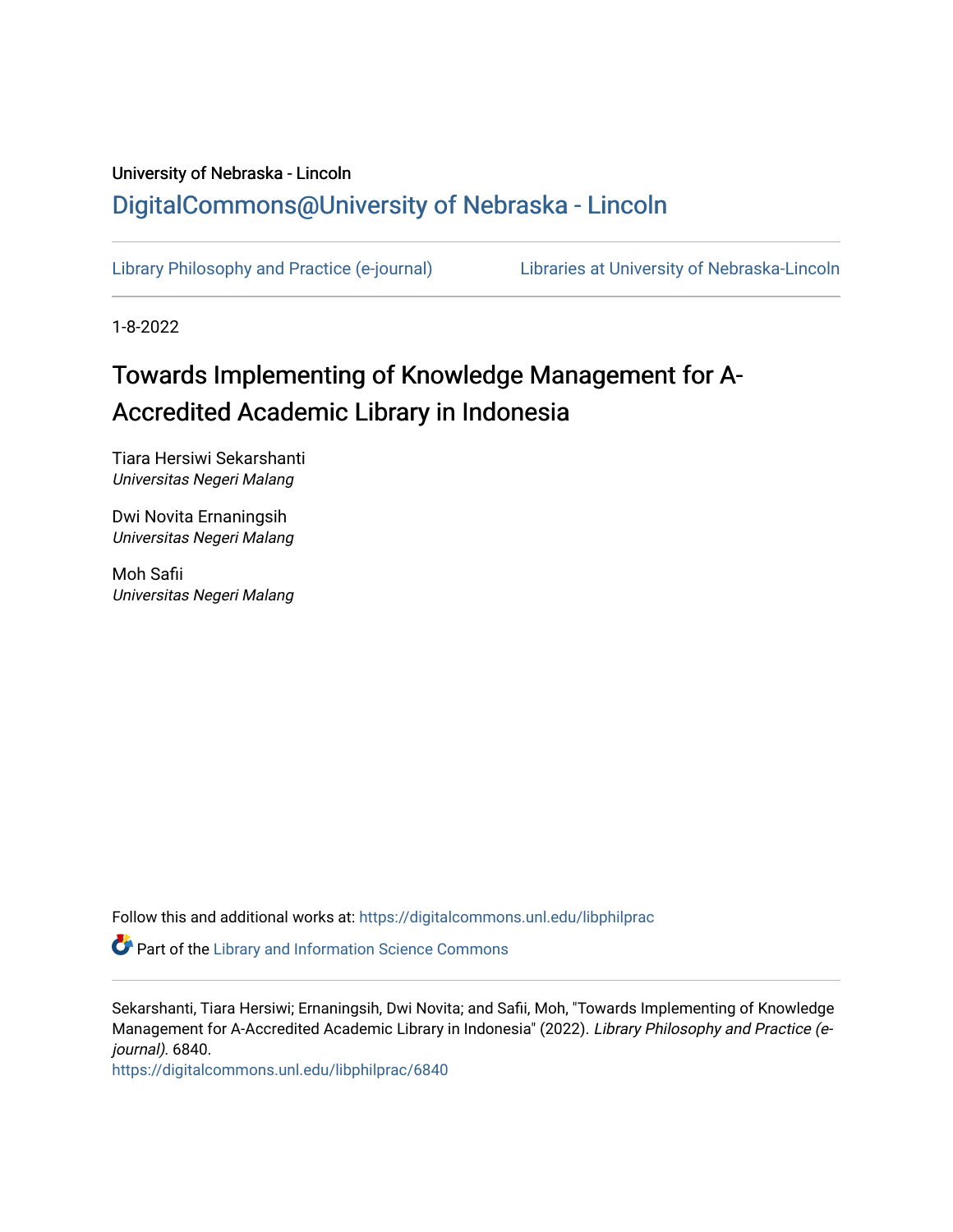### **Towards Implementing of Knowledge Management for A-Accredited Academic Library in Indonesia**

Tiara Hersiwi Sekarshanti<sup>1</sup>, Dwi Novita Ernaningsih<sup>2</sup>, Moh. Safii<sup>\*3</sup> <sup>123</sup>Library Science Departement Universitas Negeri Malang

Email : [moh.safii@um.ac.id](mailto:moh.safii@um.ac.id)

#### **Abstract**

This research was carried out with the aim of describing the implementation of knowledge sharing to library staff at the Library of Universitas Negeri Malang in the circulation and IT services section on the grounds that these services have the largest number of staff with non-library education, some of whom are employees who undergo rotation. This study uses a qualitative approach. Based on the data analysis conducted, the conclusions obtained from the research are as follows. First, choosing a leader and knowledge champion consisting of rotation and sharing with librarians. Employees who undergo rotation are considered to have more roles in sharing knowledge and employees who do not have basic knowledge in the library or employees who have just undergone rotation and are then placed in the library will certainly share or discuss more with librarians or at least employees who have been in the library. Second, create an environment of mutual trust consisting of work experience and trust. For the third category, creating an office layout for collaboration based on a comfortable and open office layout is considered easier for staff to share knowledge. Meanwhile, for the fourth category, providing motivation consists of giving rewards in the form of incentives and job satisfaction because they are given the opportunity to share their knowledge.

Keywords: knowledge sharing, academic library, motivation.

#### **Introduction**

Along with the times, the information needs of users are increasing. Information is a power that encourages people to compete to find and collect information, as well as to become information experts (Rusmana, 2015). Due to increased user information needs, this can be a challenge as well as an opportunity for librarians to provide and provide the best sources of reference or literature for users (Nashihuddin, 2016). For this reason, library staff and librarians should have sufficient knowledge to support their work in the library. In order to improve its performance, of course, every member of the organization must have competence. In this case, library staff are required to have the same skills as librarians who can support their work.

This ability can be obtained through education, librarianship training, or by sharing knowledge. Knowledge will develop if it is shared, to share this knowledge it is necessary to have the will of the individual himself so that *knowledge sharing* will be successful. By sharing knowledge, it can solve a problem in a team or organization, and that knowledge is stored as *organizational knowledge* , indirectly the *organization* already has a knowledge bank which can later be used again to solve the same problem so that the organization can save time (Anna, 2009). Knowledge sharing allows the creation of new ideas or innovations that will support the sustainability of the organization, increase the sale value that can be competent with others, knowledge sharing also allow for the regeneration in the sense that if organisation loss of senior staff ( *expertise* ) then the organization continues to grow because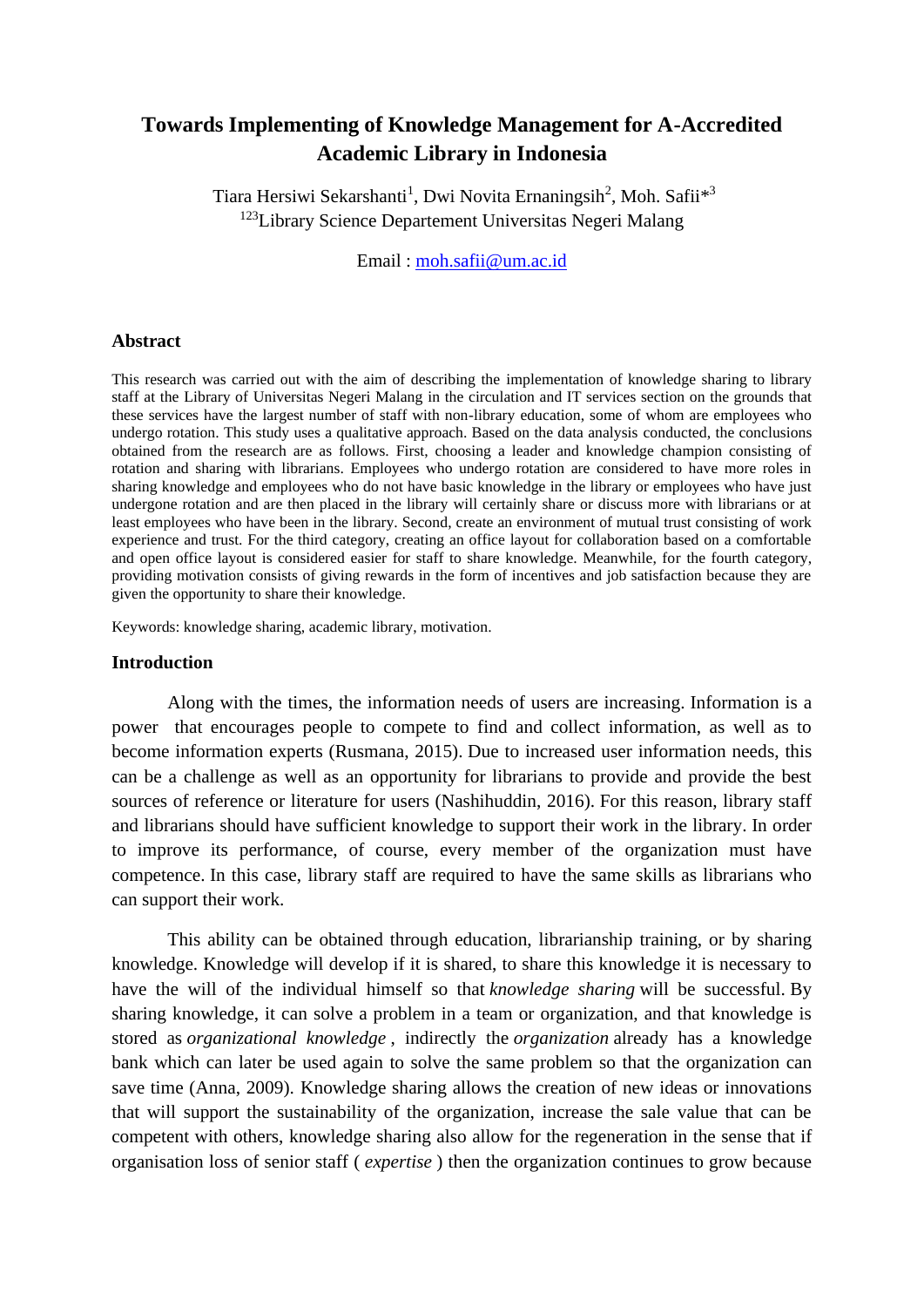the knowledge used does not get carried away (Gurten in Anna, 2009). Matzler (Rodin, Kismiyati, and Margono, 2015) states that *knowledge sharing is* very important for organizations and can maintain competitiveness, because innovation is obtained from a variety of knowledge between one person and another in the organization. Rodin (2015) adds that by knowledge sharing, it will have an impact on improving the competence of individuals in the organization. Through knowledge sharing that is carried out between library staff, each staff will get new knowledge. The usual knowledge is knowledge that is practical ( *know-how* ). Lumbantobing (2011) explains that *know-how* is knowledge of skills in treating an object of knowledge, working on, or operating.

This knowledge sharing can be implemented in various types of libraries. Likewise, it can be applied in the university library as one of the supporting elements for the implementation of the vision and mission of the university(Yin, Wang, Wang, & Zhu, 2020). As is the case in the Library of Universitas Negeri Malang which is accredited A by the National Library, the activities between library staff and one another in their daily life cannot be separated from knowledge sharing regarding the problems that exist in the library. After making observations, researchers are interested in conducting research at the Library of Universitas Negeri Malang due to the transfer of knowledge between library staff who do not have a library educational background and library staff who have a library or librarian educational background. This research was only conducted in circulation and IT services at the Library of Universitas Negeri Malang. The number of circulation service library staff is 11 people who are assigned to the circulation service itself, *reserve* service , and serial collection service. While in IT there are 3 library staff. To improve their abilities, the library staff of the Universitas Negeri Malang conduct *knowledge sharing* .

Based on the results of an interview with Mr. Ali Mas'ud as KKP (Library Working Group) Circulation Services on 8 July, he said that every library staff is competent. It's just that not all library staff have the same competence, and not all library staff have an educational background in the library sector. So that the competence of library staff must be improved through education, as well as librarianship training(Sirorei & Fombad, 2019). However, even though they have attended the training, sometimes due to the various workloads of librarians, limited time, and the different abilities of each librarian, it will be easier to have discussions with other staff who have longer work experience, or staff who have more experience. has an educational background in the library sector. Based on the results of the above observations, it can be seen that knowledge sharing is important as described previously. The Library of Universitas Negeri Malang has carried out knowledge sharing activities to improve the competence of the library staff themselves. In this case, the application of knowledge sharing is used as a research topic by researchers.

Previous research on knowledge sharing , namely First , Maryam (2017) conducted research at the DIY regional library and archive. Maryam's research results show that the sharing ability in BPAD DIY is in the very good category and the level of competence of librarians in BPAD DIY is in the good category. So it can be concluded that in this study there is an effect of knowledge sharing on the competence of librarians at BPAD DIY with a positive and significant value. The research method used is quantitative.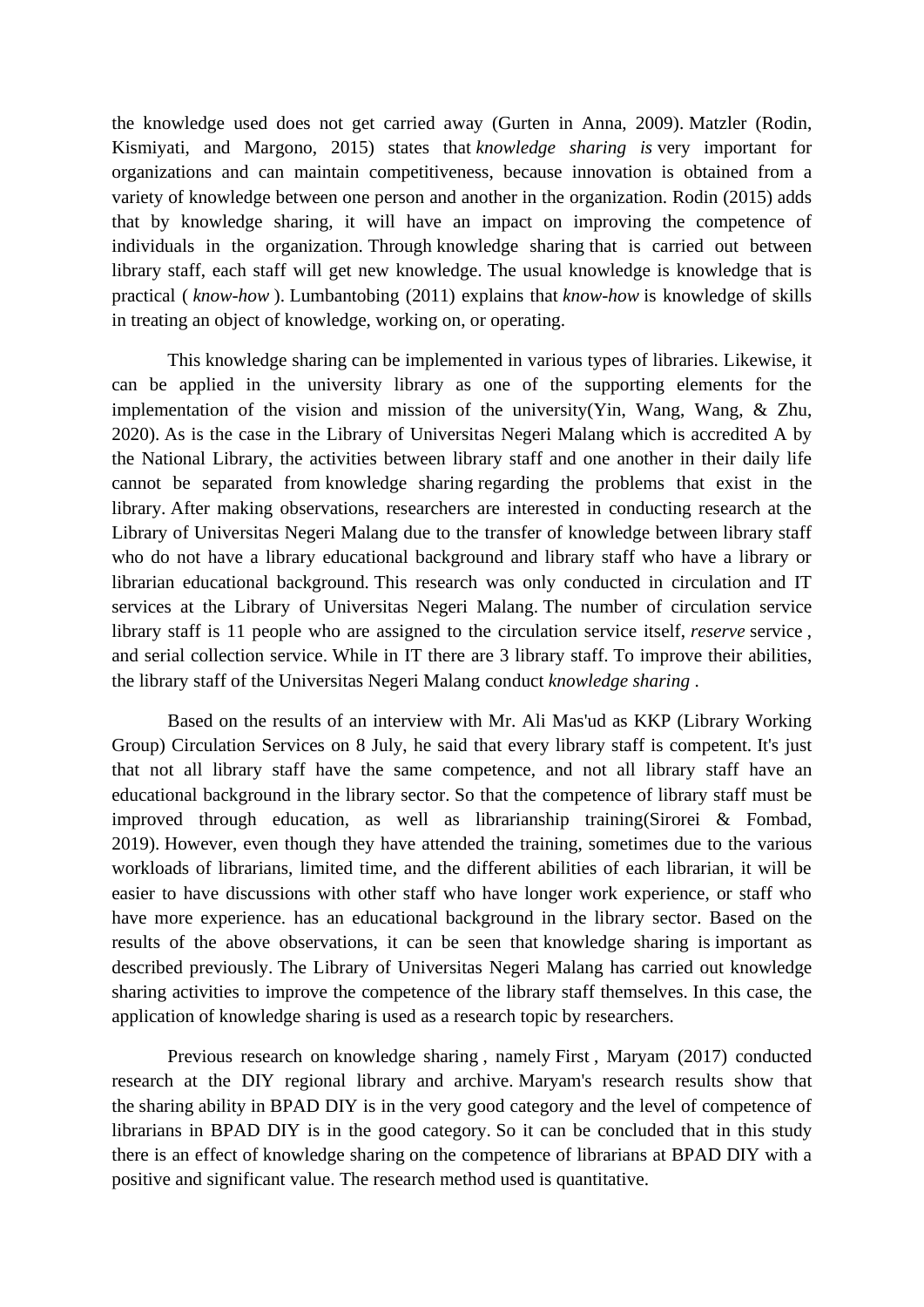*Second,* research conducted by Abdi (2017) at the Mercubuana University library, Cibubur branch. The results of the study show that the transfer of library information only acts as a mediator in the information transfer cycle. The culture of *sharing* information and knowledge must be fostered in libraries and librarians must have a proactive and communicative attitude which is an important element that librarians must have. The research method used is a case study with a qualitative approach.

Similar research has focused on the application of knowledge sharing in libraries. Likewise, research conducted by researchers that focuses on the application of knowledge sharing in university libraries. Therefore, this kind of research is used as a reference for researchers to conduct research. The difference between this research and previous research is in the application of knowledge sharing by library staff to one another. If Maryam (2017) measures the effect of knowledge sharing on the competence of librarians and Abdi (2017) shows the role of librarians in the application of knowledge sharing in libraries.

Based on the background of the problem that has been described, the researcher is interested in raising the issue as a research topic by taking the title implementation of Knowledge Sharing for Library Staff in Circulation and TI Libraries Services, Universitas Negeri Malang. This title was chosen to increase the knowledge and competence of library staff, especially in circulation and IT services in knowledge sharing. This research is expected to help the limited library staff in implementing knowledge sharing.

This research focuses on the application of knowledge sharing of library staff in the circulation and IT services of Library of Universitas Negeri Malang, which includes (1) selecting *leaders* and *knowledge champions* , (2) creating an environment of mutual trust ( *trust* ), (3) creating the right *office layout* for collaboration, and (4) provide motivation. By mapping the focus of this research, the limitations or scope of the research can be known. The research focus is used as a reference for researchers to select and sort data that is relevant to research needs.

#### **Methods**

This study aims to describe the application of knowledge sharing ( *knowlegde sharing)* of the central library staff of Universitas Negeri Malang. In accordance with the research focus, a qualitative approach was used to examine the condition of natural objects and the data were presented directly. The data obtained from this study is about the strategy of implementing knowledge sharing ( *knowledge sharing)* of the Central Library staff Universitas Negeri Malang in the circulation section and the IT section. The data in this study a description derived from interviews strategy to implement the sharing of knowledge *(knowledge sharing* ) staff library circulation service and IT at Library of Universitas Negeri Malang seen from four aspects, namely: (1) choose a *leader* and *knowledge champion* , (2) create a trusting environment, (3) creating the right *office layout* for collaboration, and (4) providing motivation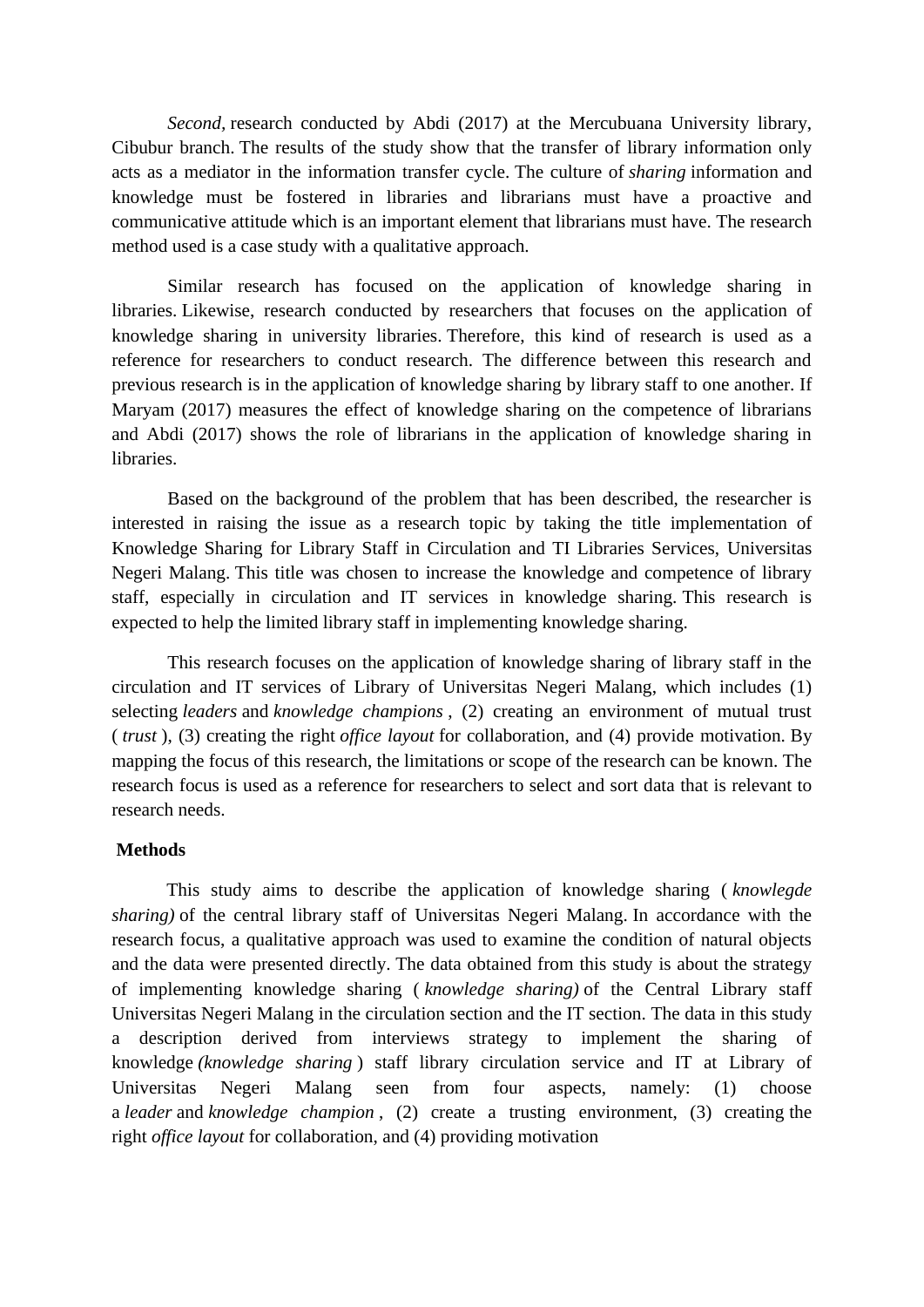The data collection technique used in this study was interviews. Interviews were conducted with library staff to collect data in the form of strategic steps for implementing *knowledge sharing* in Library of Universitas Negeri Malang. Data presentation, conclusion drawing, and verification were carried out using triangulation techniques, checking data on the same source with different techniques, namely checking from the results of the interview. Researchers analyzed the data and checked between the results of data collection through interview techniques. The grid of interview instruments used in this study can be seen in the table below ( *See Table 1* ).

| Category                                           | Question                                                                                                                                                                                                                                                                                                                                                                                                                                                                                                                                                                                                 |
|----------------------------------------------------|----------------------------------------------------------------------------------------------------------------------------------------------------------------------------------------------------------------------------------------------------------------------------------------------------------------------------------------------------------------------------------------------------------------------------------------------------------------------------------------------------------------------------------------------------------------------------------------------------------|
| Choose<br>a leader and knowledge<br>champion       | 1. How was the mechanism first placed in that<br>section?<br>2. Is there someone in the circulation and IT<br>department who has an <i>intense</i> role to share<br>their knowledge with?<br>If so, how do they share this knowledge?<br>3.<br>4. Does the person have the ability to share<br>knowledge?<br>5. Does the person have a wide network within<br>the organization?<br>6. Are there any formal activities to share<br>knowledge within the team<br>and<br>give<br>examples?                                                                                                                  |
| Creating an environment of<br>mutual trust (Trust) | good relationship<br>7.<br>$\mathbf{I}$ s<br>there<br>between<br>$\mathbf{a}$<br>individuals in each room?<br>Do individuals in the same room exchange<br>8.<br>information and knowledge within the scope<br>of work?<br>9. Is there also a meeting outside the workspace<br>with and if there is a meeting like what?<br>10. Did the meeting share information and<br>knowledge with each other?<br>11. Is each individual given the opportunity to<br>share their knowledge?<br>12. How to create understanding and share a<br>common perspective regarding the purpose<br>of working in the section? |
| right office<br>Creating the                       | 13.<br>Is<br>the<br>currently<br>occupied<br>room                                                                                                                                                                                                                                                                                                                                                                                                                                                                                                                                                        |
| layout for collaboration                           | comfortable for communicating with other                                                                                                                                                                                                                                                                                                                                                                                                                                                                                                                                                                 |

**Tabel 1 Kisi-Kisi Pedoman Wawancara mengenai strategi penerapan** *knowledge sharing* **dibagian sirkulasi dan dibagian TI di perpustakaan pusat Universitas Negeri Malang**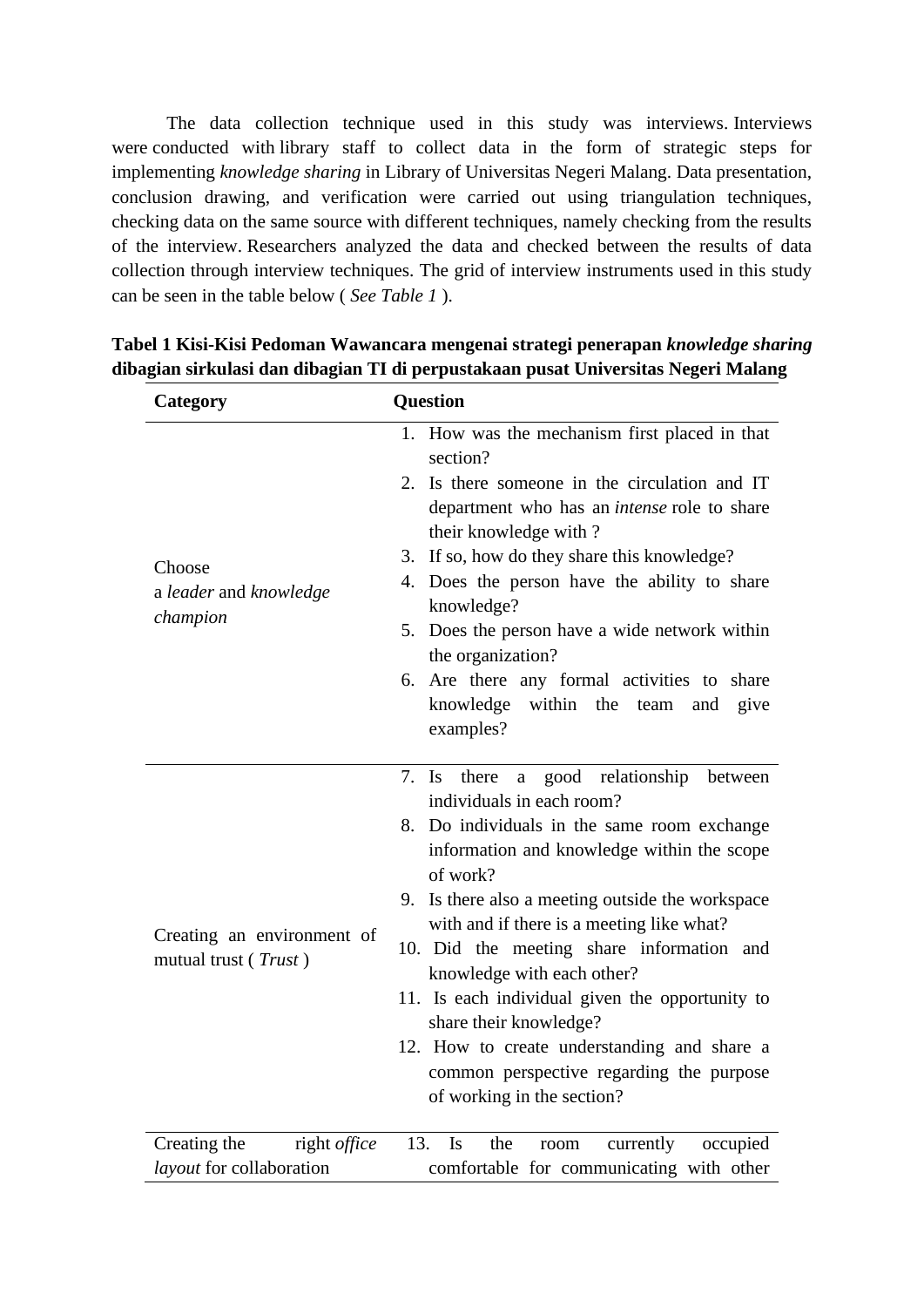|                   | colleagues? If not, what kind of room do you                                               |
|-------------------|--------------------------------------------------------------------------------------------|
|                   | expect?                                                                                    |
|                   | Are there facilities that support smooth<br>14.<br>communication with colleagues and share |
|                   | knowledge?                                                                                 |
|                   | 15. Is there a <i>rolling</i> or rotation of employee                                      |
|                   | placements between rooms in the library and                                                |
|                   | when is it done?                                                                           |
|                   |                                                                                            |
|                   | Is there a <i>reward</i> if you have played an<br>16.                                      |
| Giving motivation | active role in sharing knowledge? In what                                                  |
|                   | form is the reward?                                                                        |
|                   |                                                                                            |

#### **Result and Discussion**

#### **Choosing Leaders and Knowledge Champions**

#### **a. Employee Rotation**

As dynamic creatures, humans will experience boredom in a routine activity for a long time. Saturation when it occurs in a company can affect the performance of employees which of course will have an impact on the productivity of the company. To overcome this, the company in this case is the leader must have a logical solution, one of which is to do a job rotation.

Job rotation itself is a change in position or type of work at the same level without any compensation in the nature of career, income or incentives. The general purpose of employee rotation is to overcome boredom, and increase employee knowledge and competence . Likewise, in the library unit of the State University of Malang, there are several library staff who are transfer employees who have been rotated from other units. As stated by one of the following library staff.

Quote 1

*"Before being placed in the library unit, I served in the international relations office. After that, there was a rotation of employees from the centrally placed library unit. At that time, there were 3 employees who were rotated in the library unit. After that, I was placed in the reference section according to the assignment letter. After 6 months I was placed in the reference section, because there were employees who retired there was an internal rotation in the library. Another rotation I was placed in the circulation section. Until now I was in the circulation section for*  $\pm$  *1.5 years.*" (W/K/K1/9 July 2019)

After occupying their part of the job for a long period of time, usually the staff will be re-rotated. At Library of Universitas Negeri Malang, staff rotation is carried out with a duration of six months to two years, or it can be for a longer time adjusted to the vacancies in that section, because there are employees who are retiring. This work rotation is carried out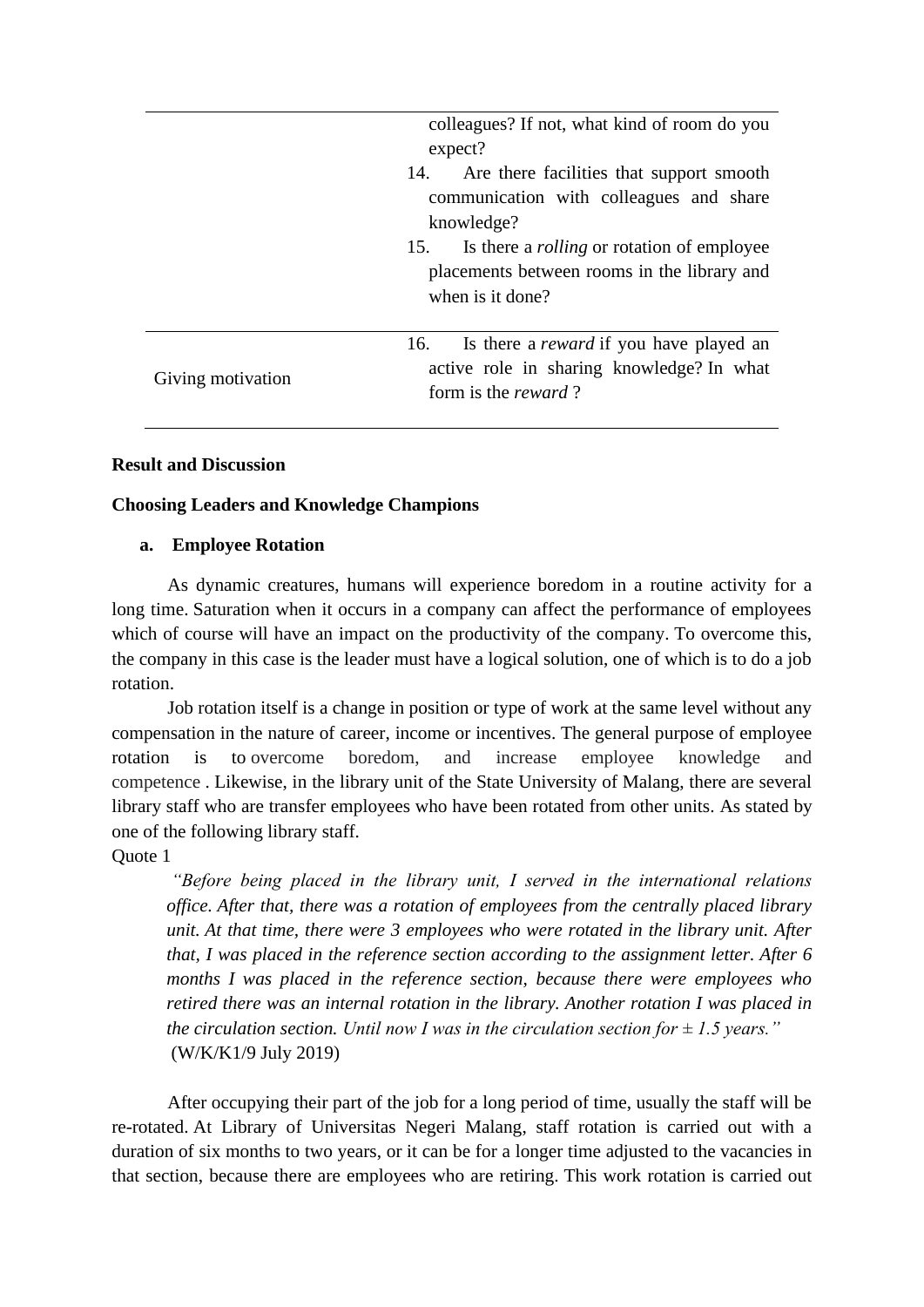with the aim of developing the employee concerned. In addition, rotation is expected to provide a refresher on the work situation and will affect the performance of the staff concerned. With staff rotation, it means that there will be new characteristics where there will be a process *of* knowledge *transfer* from the old library staff to the new library staff or from the librarian to the new library staff(Jain, 2020).

#### *b. Sharing is done by the librarian*

When employee rotation occurs, the *transfer of* knowledge from the old staff to the new staff or vice versa will bring up new characteristics. This knowledge *transfer* will not occur if there is no *sharing* or discussion between the two parties. *Sharing* or discussing is the first thing that can be done to make it easier for the staff to understand the work in the library in general. Meanwhile, to study the job as a whole, you can go through the *jobdesk* and SOP (Standard Operating Procedure) library. SOP is a guideline or reference in working in accordance with the functions, work procedures, work procedures, and applicable work systems, as well as a performance appraisal tool(Ugwu & Ekere, 2019). *Jobdesk* and SOPs for each section in the library are different. In this case, *sharing* in the library is usually done first by the librarian or it can also be done by staff who have *basic* education in this library field. As stated by one of the following library staff.

#### Quote 2

*" Especially to my friends who do not have basic education in the library field or work experience in the library field (non-librarian). With friends who have basic knowledge in the field of libraries, such as Ms. Ani, who has studied in the library sector, she often shares about problems in the circulation department. As for the technical work, the overall work in the library they already know, while for jobs such as indexing, journal searches must be given to the experts. Because some employees don't control it."* (W/AM/K2/8 July 2019)

Sharing can be done by anyone and anywhere. Likewise, at the Malang State University library, the staff utilizes *WhatsApp* social media as a forum for them to *share* and discuss. Apart from being a means of giving orders from superiors to subordinates, *WhatsApp is* also used for *sharing* and discussion related to work. As stated by one of the following library staff.

#### Quote 3

*"Because the WhatsApp group basically discusses work-related matters, just like the WhatsApp group, which only consists of the KKP and the leaders there, they must discuss work-related matters and only then will the KKP inform or share it with their team. In this whatsapp group, apart from commands, there is also sharing between members in the whatsapp group. Meanwhile, if sharing in a team, the KKP will definitely start discussing it first and then other members will respond."*(W/MI/K2/8 July 2019)

Sharing is done with the aim of sharing the knowledge possessed and to develop ideas or innovations for library staff. The knowledge that is shared will not be lost, but will actually multiply the value of the knowledge , if it is already owned and used by many people. Because *sharing* is the foundation for the *learning* process , and through *sharing* will create wider opportunities for *learning* . Without *learning* there will be no innovation, and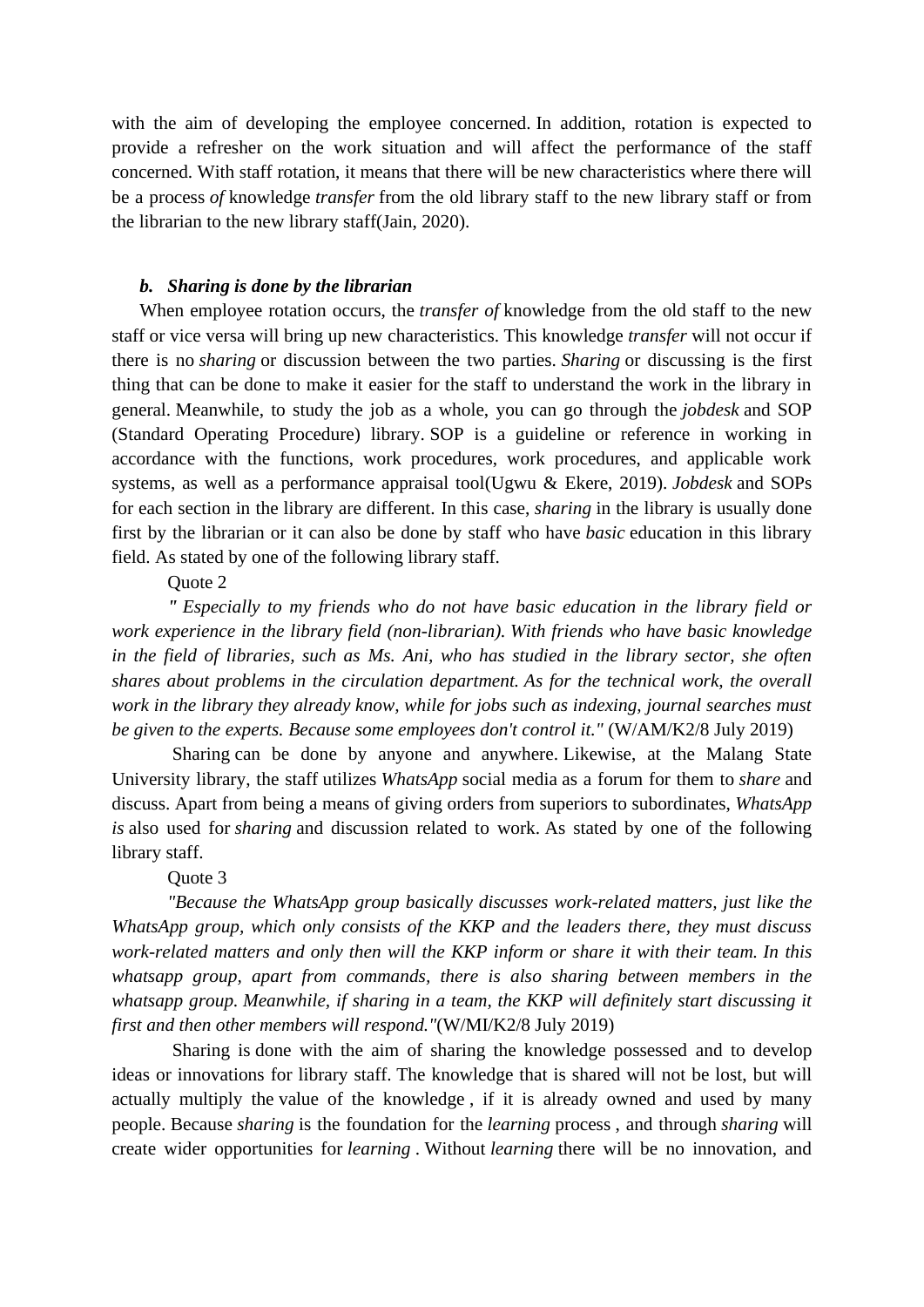without innovation, the library will not experience development (Umaru, Aghadiuno, & Mamo, 2018).

#### **Creating a work environment of mutual trust ( Trust )**

#### **a. Work experience**

In the process of knowledge transfer, there will be discussions among colleagues. This activity is generally dominated by employees who already have a longer working period or longer work experience. Work experience is not only assessed from the length of time a person has worked in a particular field of work, but can be seen from the skills, expertise, abilities possessed by the employee. Likewise, every staff at Library of Universitas Negeri Malang will share their knowledge with each other by *sharing* and discussing between librarians and non-librarian employees, between new employees and senior employees with the aim of harmonizing the activities that take place in the library in accordance with the agreed upon SOPs and jobdesk. As stated by one of the following library staff.

#### Quote 4

**"** *Having the ability in this field, because the KKP has a library educational background and his working period in the library has been quite long. Incidentally, even before serving as KKP he had also been placed in the circulation section for a long time and had often been rotated to other sections in the library, so he knew the ins and outs of the circulation section* ." (W/ADF/K3/5 July 2019)

Employees who have experience in this field will have confidence when sharing their knowledge, because they feel more competent in carrying out their work. Work experience shows how long the staff has worked in the unit. Thus, the length of service is an individual factor that can relate well, so that it can affect the career development of the staff.

#### **b. Trust**

Sharing knowledge through the work environment can provide every library staff opportunity to develop new ideas and innovations. The opportunities provided are not only in sharing knowledge, but also in expressing opinions, developing competencies, and delivering innovations. By providing these opportunities, it is hoped that each individual will grow selfconfidence and reduce the gap between library staff. A workplace filled with mutual trust is a very comfortable and exciting work environment where employees who are trusted will be motivated to work optimally. Likewise, Library of Universitas Negeri Malang provides equal opportunities for all staff to share their knowledge, as a form of building mutual trust for all staff to improve their skills, attitudes, and insights related to work. As stated by one of the following library staff.

#### Quote 5

*"All employees in the circulation section are given the opportunity to share their knowledge by sharing their work experience while in the circulation section and policy issues are still left to the KKP."* (W/K/K4/9 July 2019)

High mutual trust in a work environment, will certainly make library staff working in that place more open to each other, both when expressing opinions and ideas as well as in their willingness to listen and understand well what other staff have to say. All staff in the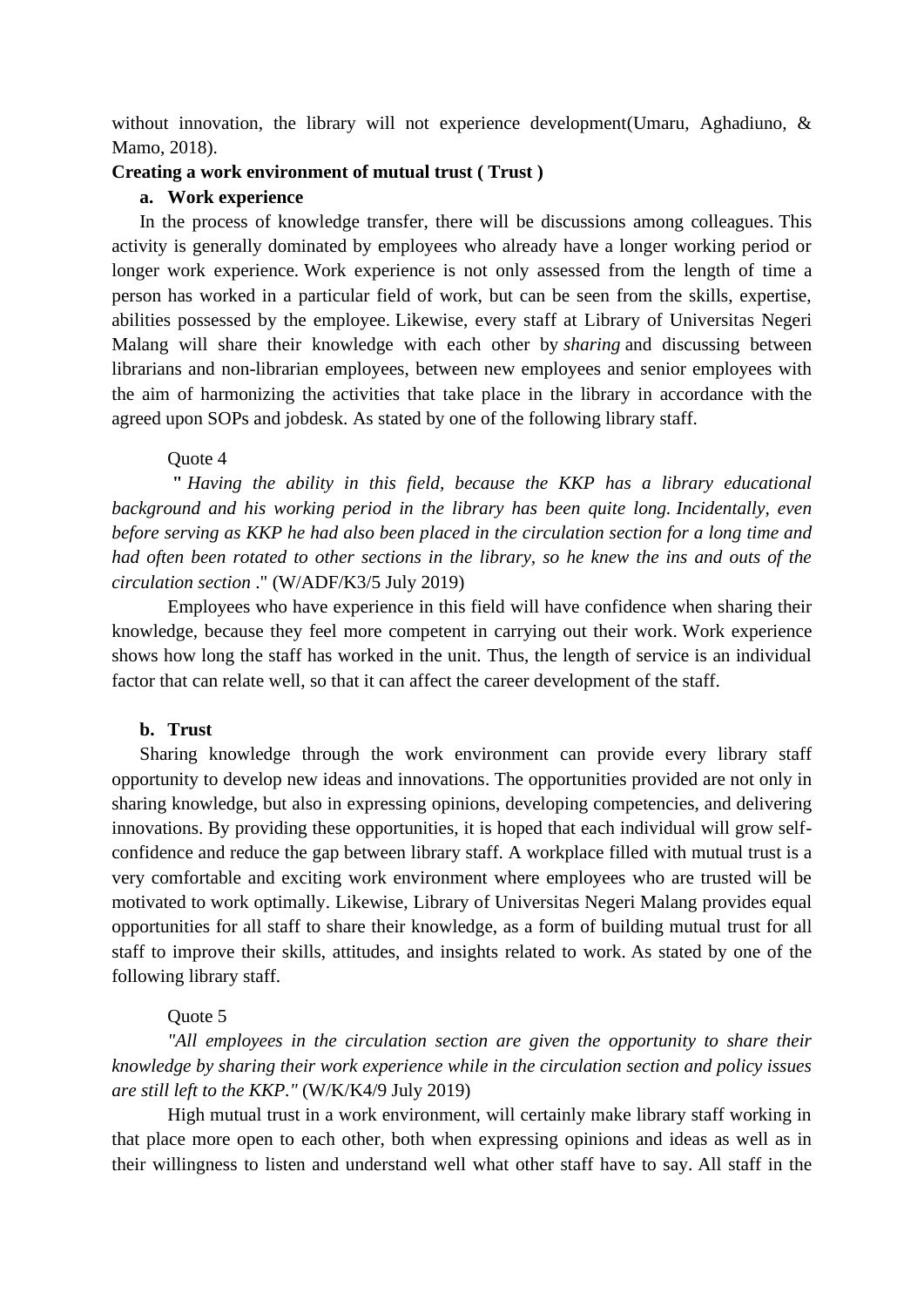library are also free from worry or fear, and feel less burdened when it is necessary to take an innovative action, different from usual. This means that the management of Library of Universitas Negeri Malang provides opportunities for all staff to build trust in the work environment. Trust in the work environment is expected to create a common understanding of the purpose of working in the library. By providing equal opportunities to all library staff in sharing knowledge, it can create a comfortable working environment. A comfortable work environment can improve the performance of library staff in doing their jobs.

#### **Creating the right Office Layout for Collaboration**

#### **a. Library Layout**

Generally, the library building has a place consisting of a number of rooms, each of which has a different function. The library space provided must be separated from other activities, meaning that the division of space must be adjusted to the nature of the activity, the activity system, the number of users, the number of staff and the security of work procedures, so that the activities in the library run effectively. The arrangement of the library space must be adjusted to the number of officers or staff who use the room, so that room users feel comfortable and happy to be in the room. As stated by one of the following library staff.

#### Quote 6

*"Already comfortable. Because the ratio of the number of employees to the area of the room is very ideal, and also not overcrowded. If there is a choice of numbers 1 to 10, I choose 8".* (W/AM/K5/8 July 2019)

In the circulation section of Library of Universitas Negeri Malang, the office space is open and all activities are carried out jointly by several staff in one large open room without insulation. With the condition of an open room like this, the staff also find it easier to exchange opinions and *share* work-related issues. Besides being easier, the staff at the library also feel comfortable when they are close to each other. As stated by one of the following library staff.

#### Quote 7

*"It's comfortable with the condition of the room being open and no longer needing air conditioning. Sharing is also easier with colleagues with open and close conditions."* (W/ADF/K5/5 July 2019)

The right workspace layout can make the workflow run quickly and precisely so that the *knowledge sharing* process becomes smoother. In addition, the implementation of supervision and coordination between co-workers is getting easier. With a comfortable work space, it is hoped that it can spur the performance of library staff.

#### **Giving motivation**

#### **a. Job satisfaction**

The library staff will feel comfortable and have a loyalty to the job when obtaining job satisfaction, according to what diinginkannya.Staf working in an uncomfortable situation, underappreciated, and can not be given the opportunity to develop the potential within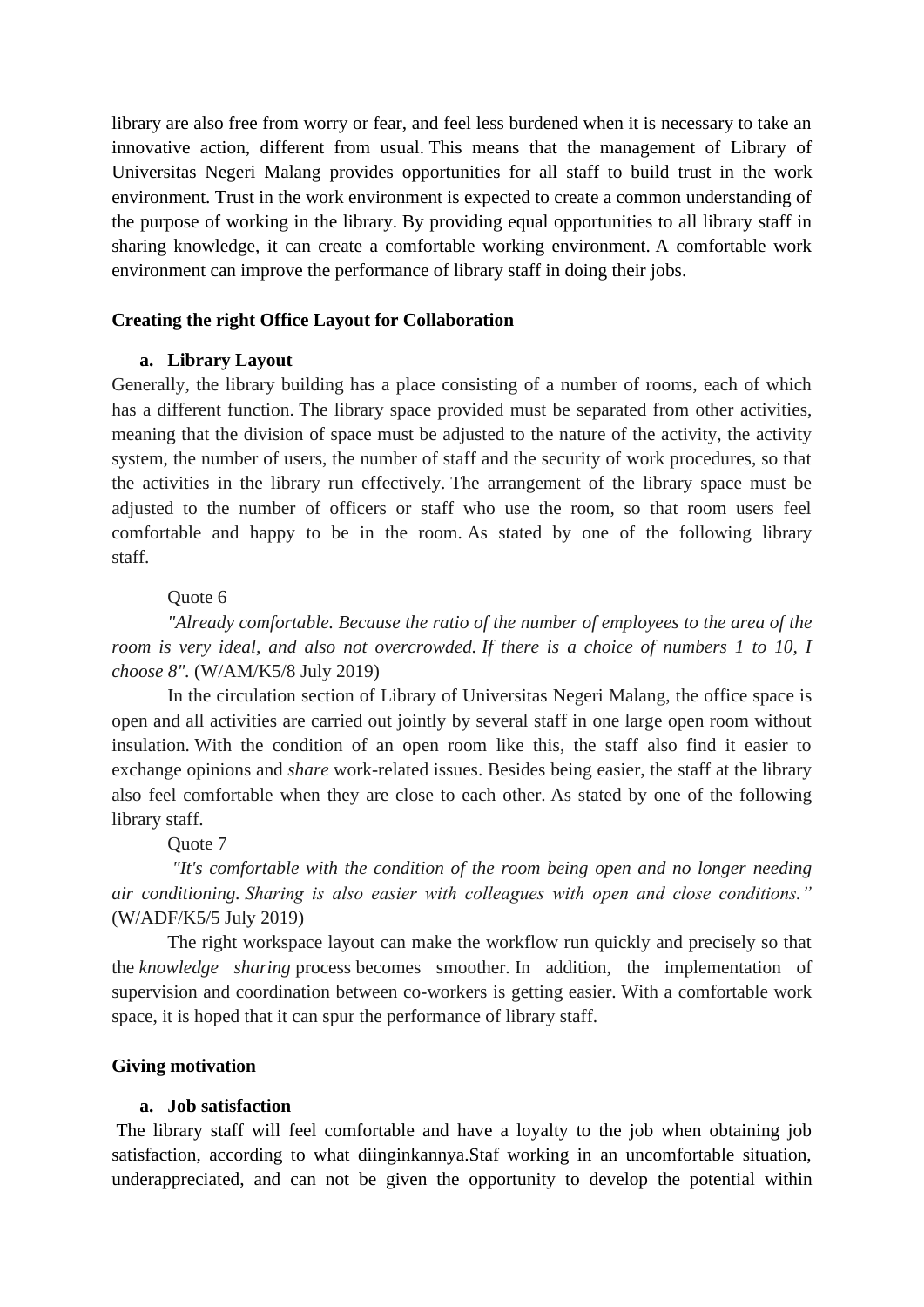them, automatically making the staff cannot fully focus on the work being done. Job satisfaction reflects a person's feelings towards his job. This can be seen from the employee's attitude towards work and all aspects of the work environment. High staff job satisfaction will be able to improve performance in carrying out their duties in the library. As happened in the Malang State University library, the *knowledge sharing* process carried out had a positive impact on self-satisfaction in carrying out tasks, forming good motivation for library staff in developing their abilities. As stated by one of the following library staff.

#### Quote 8

*" I think the reward I get is personal satisfaction for sharing knowledge and being useful to others."*(W/ADF/K6/5 July 2019)

Staff job satisfaction is an important factor in an organization to support the achievement of organizational goals. Job satisfaction is basically individual. Each individual has a different level of satisfaction according to the value system that applies to him. The higher the assessment of the activities that are felt to be in accordance with the wishes of the individual, the higher the satisfaction with these activities which have implications for the motivation to provide the best service. Job dissatisfaction must be avoided considering it will have a negative impact and harm the organization. As is the case, there are employees who are often absent, employee turnover, theft, decreased motivation and commitment to work, employees become stressed, performance declines to the most extreme stage where employees submit to *resign* and provide negative information to others.

#### **b. Providing of Incentives**

Providing of incentives is one of the efforts to increase the work motivation of library staff. Librarians are the main actors in library organizations. To achieve the target of excellent service to users, librarians must always improve their performance and provide the best service to their users, because the level of performance of librarians is directly proportional to meeting the needs of users. Performance appraisal should ideally be carried out periodically within the internal organization. There are many factors that support performance improvement, including motivation. There are various kinds of motivation, there is motivation from within, motivation from the work environment, and motivation from superiors.

Incentives are an effort to increase motivation. To increase the motivation of library staff in sharing their knowledge in order to improve performance, it can be done by providing compensation in the form of incentives as a reward for the performance performed. The purpose of providing incentives is as a motivator for all library staff to improve performance. As in Library of Universitas Negeri Malang, librarians will get *rewards* in the form of money and credit points for promotions, while for non-librarian staff it is measured from the SKP (Employee Performance Target), as a recorded measuring instrument. As stated by one of the following library staff.

Quote 9

*"Rewards are not only in the form of money or rupiah. If a librarian like me gets a reward, he gets credit points. From there I get rewards in the form of promotions and coffers of coins. If a librarian is the same as a lecturer, then for a promotion we need*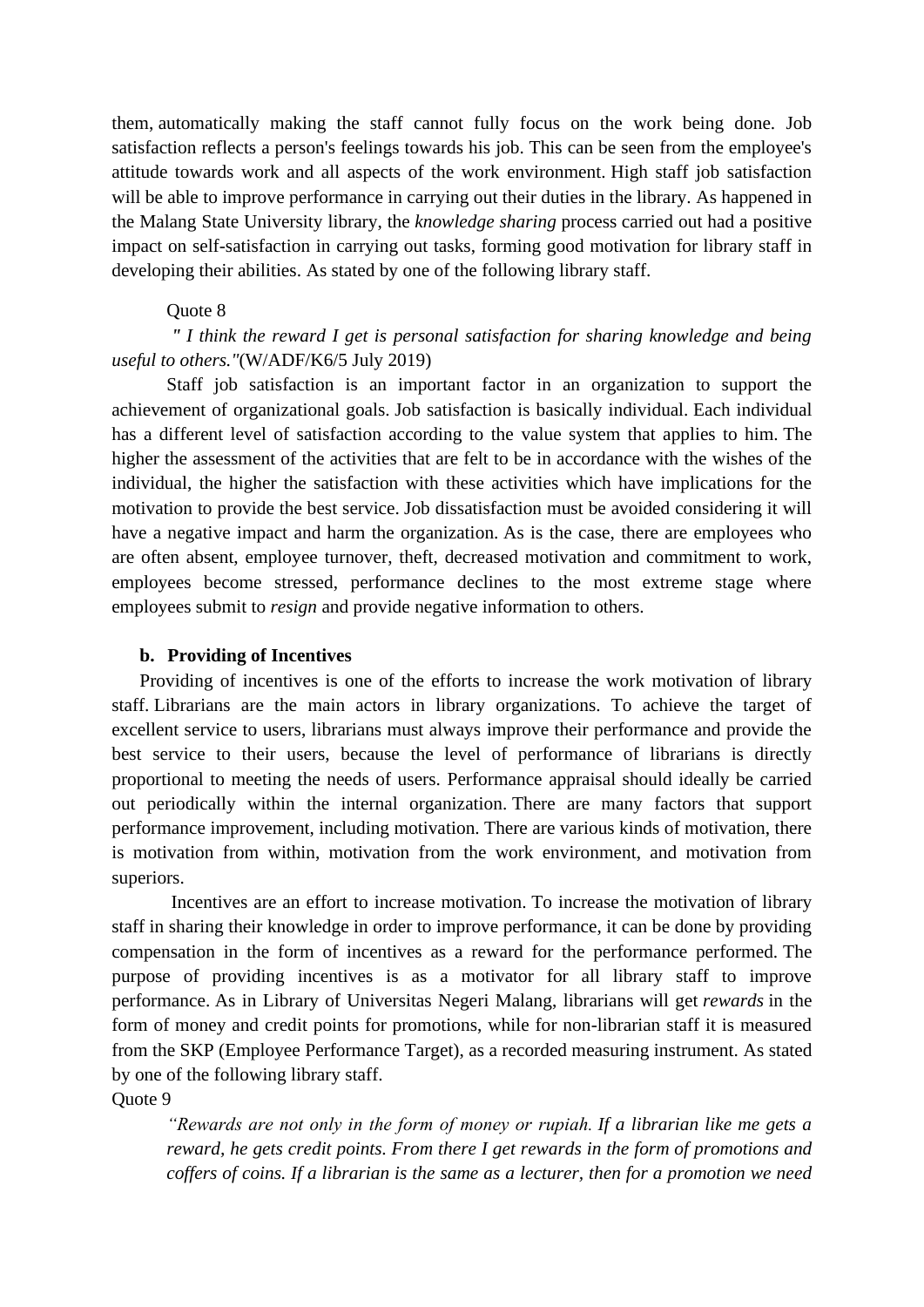*credit points that we get from our daily work. For other employees who are not librarians, it is measured from the SKP (Employee Performance Unit), so they must carry out recorded and measured activities for one month."*(W/AM/K7/8 July 2019)

This intensive provision is expected to be right on target and can encourage the performance of library staff to be more active in realizing the vision and mission of the library.

#### **Conclusion**

Based on the results of research and discussion on the application of knowledge sharing of central library staff at Universitas Negeri Malang, it can be concluded that the implementation of knowledge sharing of library staff in Library of Universitas Negeri Malang in the first category, selecting leaders and knowledge champions consisting of rotation and sharing with librarians. Employees who undergo rotation are considered more involved in sharing knowledge and employees who do not have a basic in the library or employees who have just undergone a rotation and are then placed in the library will certainly share or discuss more with librarians or at least employees who have studied in the library field.

For the second category, creating an environment of trust which consists of work experience and trust. For the third category , creating an office layout for collaboration based on a comfortable and open office layout is considered easier for staff to share knowledge . Meanwhile, for category four motivating consists of giving rewards in the form of incentives and job satisfaction for the opportunity to share the knowledge possessed.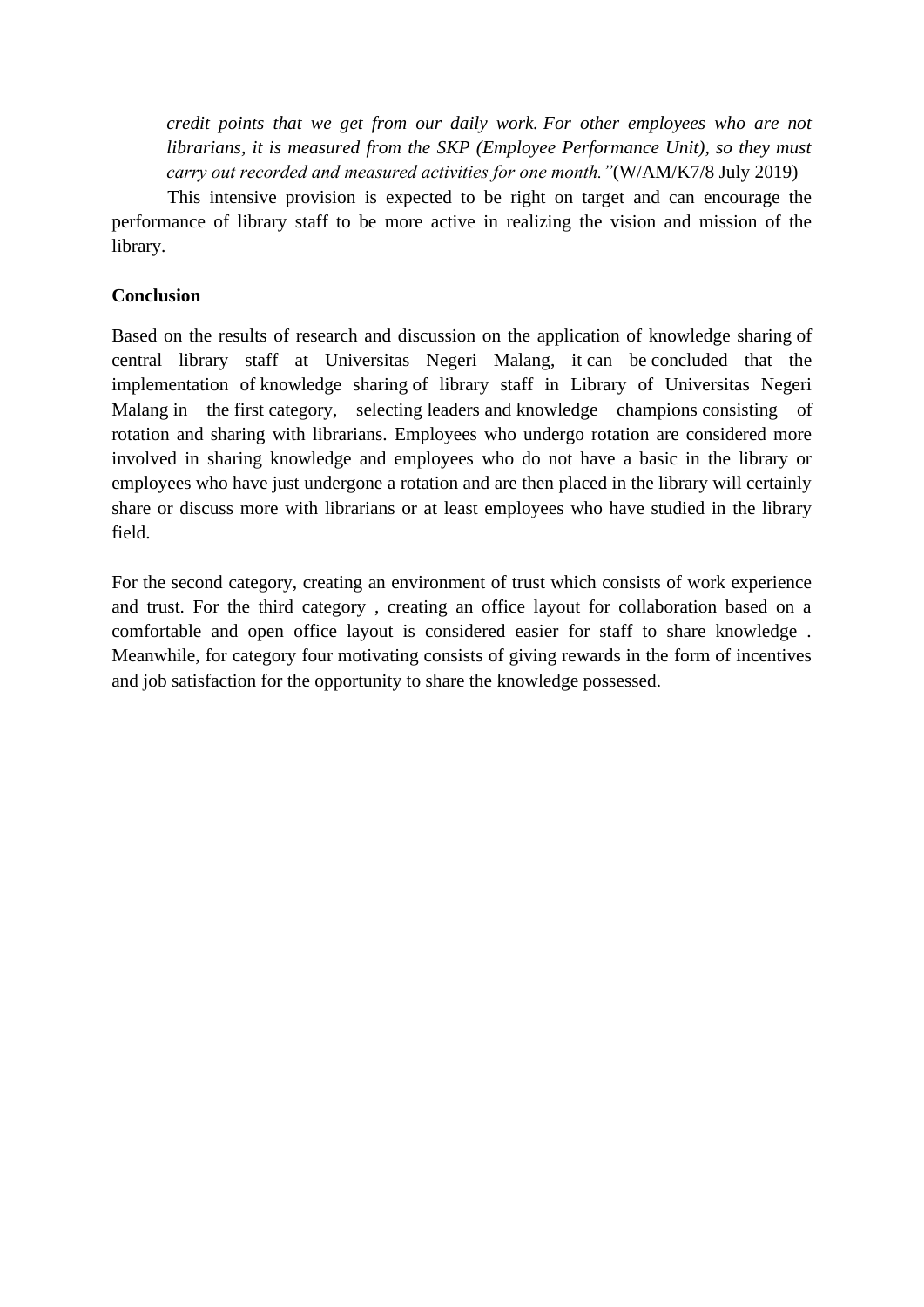#### **References**

- Anna, Nove.2009. Peran Pemimpin dalam Menciptakan Knowledge Sharing di Organisasi. (online). (http://journal.unair.ac.id ), diakses pada tanggal 1 2 Januari 201 9.
- Anna, Nove. 201 6. Step By Step Strategi Penerapan Know ledge Sharing Untuk Perpustakaan Di Indonesia. (online). (https://www.researchgate.net), diakses pada tanggal 27 Juni 201 9.
- Aristanto, Bagus (201 7). Pengaruh Knowledge Sharing Terhadap Individual Innovation Capability Dan Kinerja Karyawan (Studi Pada Pt. Pln (Persero) Unit Induk Pembangunan Sulawesi Bagian Utara). (online). [\(https://docplayer.info\)](https://docplayer.info/). diakses pada tanggal 22 Juli 201 9.
- Creswell, John W. 201 6. Research Design: Pendekatakan Metode Kualitatif, Kuantitatif, dan Campuran. (online).(https://www.slideshare.net), diakses pada tanggal 27 Juni 201 9.
- Jain, P. (2020). Knowledge Management in Libraries and Information Centers: A Bibliometric Perspective. *Advances in Social Sciences Research Journal*, *7*(4). https://doi.org/10.14738/assrj.74.8164
- Nursanti. 201 4. Pengaruh Rotasi Kerja, Pengawasan Kerja Dan Kompensasi Terhadap Kinerja Karyawan Melalui Motivasi Sebagai Variabel Intervening Pada Perusahaan Manfaat Group Kabupaten Semarang (Studi Kasus Pada Karyawan Pabrik Bagian Produksi Tepung). (online). [\(https://ejournal3.undip.ac.id\)](https://ejournal3.undip.ac.id/) diakses pada tanggal 22 Juli 201 9.
- Sirorei, E. C., & Fombad, M. C. (2019). Knowledge management processes at St Paul's University Library in Kenya. *SA Journal of Information Management*, *21*(1). https://doi.org/10.4102/sajim.v21i1.946
- Setiawan, Andi. 201 1 . Analisis Pengaruh Rotasi Pekerjaan Terhadap Kinerja Karyawan Dengan Motivasi Kerja Sebagai Variabel Intervening (Studi Pada Cv Sempurna Boga Makmur Semarang). (online). (https://ejournal.undip.ac.id ) diakses pada (22 juli 201 9)
- Sugiyono. 201 7. Metode Penelitian Kuantitatif, Kualitatif, dan R & D. Bandung: Alfabeta Standar Nasional Perpustakaan. 201 1 . (online). (http://old.perpusnas.go.id), diakses pada tanggal 27 Juni 201 9.
- Syam, Abdi Mubarak. 201 7. Penerapan Knowledge Sharing di Perpustakaan Studi Kasus Perpustakaan Universitas Mercubuana Cabang Cibubur. (online). (http://jurnal.uinsu.ac.id), diakses pada tanggal 02 Juli 201 9.
- Tobing, Paul L. 2007. Knowledge Management : Konsep, Arsitektur, dan Implementasi. Yogyakarta : Graha Ilmu
- Umaru, I. A., Aghadiuno, P. C., & Mamo, I. U. (2018). THE POTENTIALS OF ELECTRONIC LIBRARIES (E-LIBRARIES) IN KNOWLEDGE MANAGEMENT IN